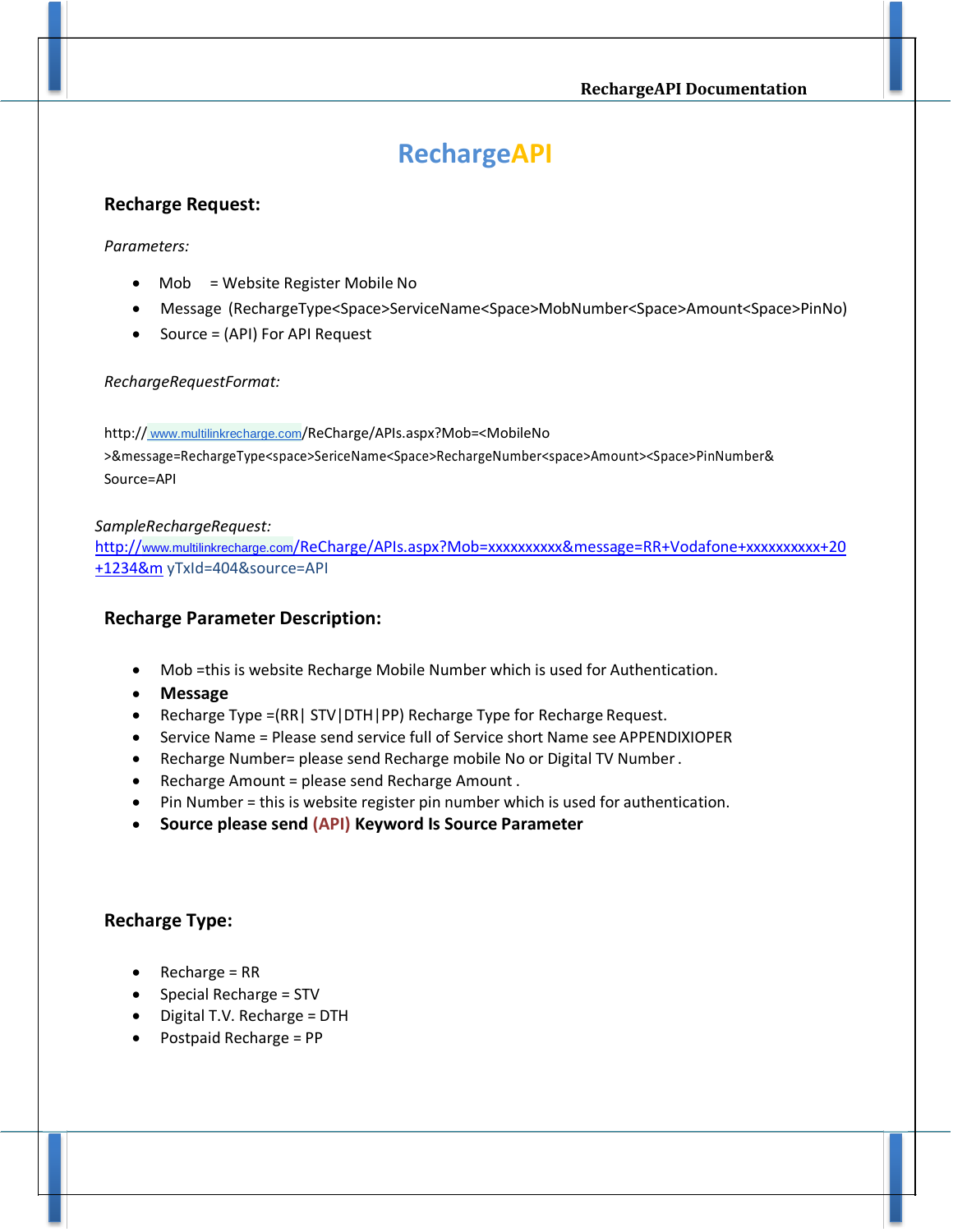## **Replay Getting From Recharge Request :**

Reply :

When the recharge request successfully submitted then your request is in pending mode This type of reply is coming:

Your Request have been Processed,Time:44(s),Transcation Id:61, Your Balance is:1940,Vodafone,20,9978540353

When the recharge request directly fail then below reply coming:

Your Request have been fail,Time:44(s),Transcation Id:61, Your Balance is:1940,Vodafone,20,9978540353

In some Case Its Directly Recharge Success then replay is coming

Your Request have been Success, Time: 44(s), Transcation Id: 61, Your Balance is:1940,Vodafone,20,9978540353

Some in fail case, other fail message will also come like

1)Mobile number must not be less than 10 digits

2)Sorry...Invalid MobileNumber Or PinNumber

3) Sorry..!! Your Service is Temporarily UnAvailable Contanct Your Distributor For Further Assistance..

4) Insufficient balance for this Recharge

5)Invalid Recharge Amount

6) Service UnAvailable..Gayeway Problem.

7) you can't send same Recharge Request for 20 min..

8) You can not request for recharge because your distributor have no balance..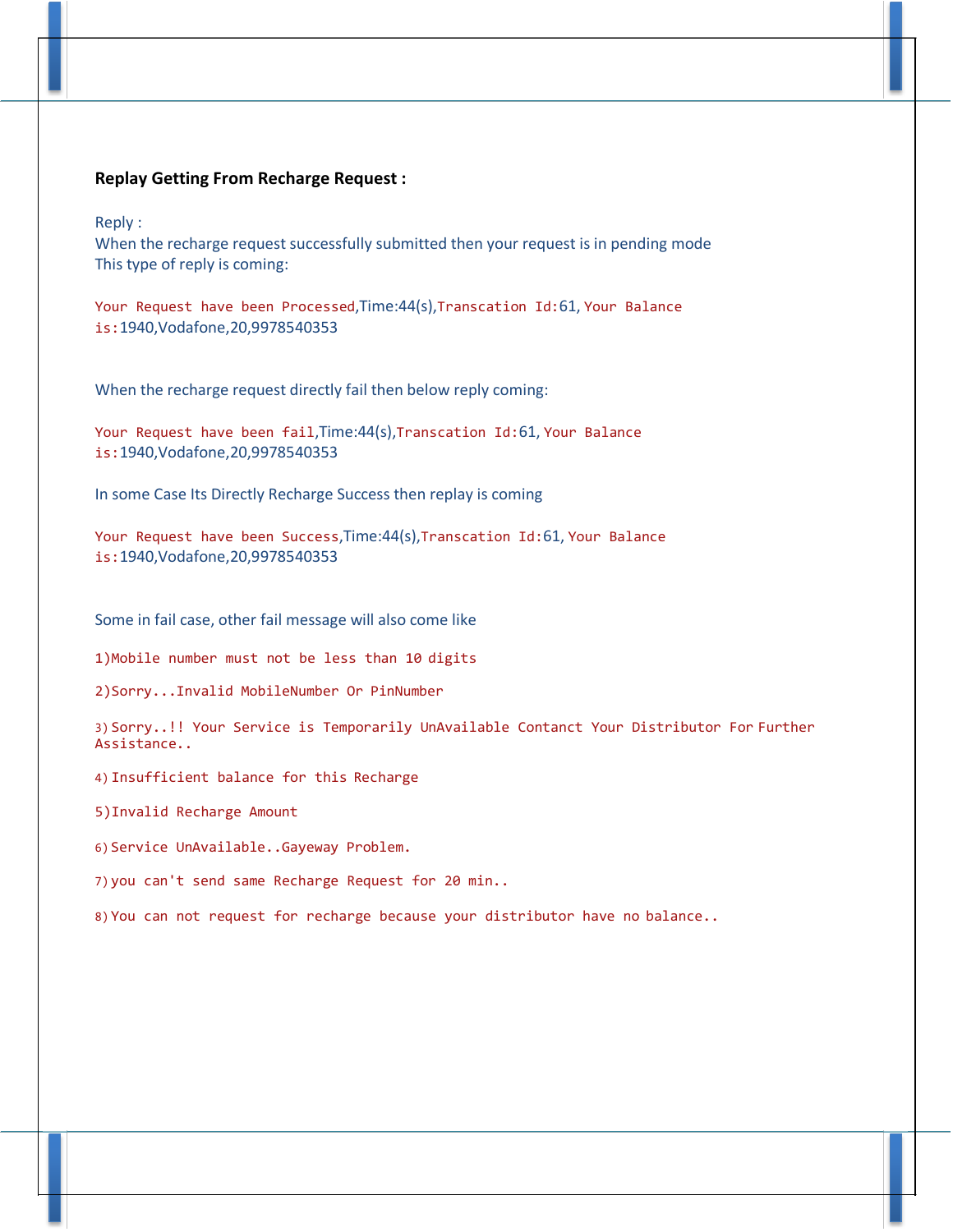**GetStatusUrlParameter:**(if transaction is in pending we call this url to update on yourwebsite)

Please provide the status url for the recharge reques tto the**RechargeWebsite**.

- Transtype (sorf) s for success,f for failure
- Txid = operater tansaction Id
- accounted = Your unique Recharge Id

SampleResponseUrlFormat:

http://www.multilinkrecharge.com[/pagename?accountId=2&txid=2323&transtype=s](http://www.yourdomain.com/pagename?accountId=2&txid=2323&transtype=s)

# **BalanceCheckUrl:**

http://www.multilinkrecharge.com[/ReCharge/APIs.aspx?Mob=<M](http://www.rechargexp.co.in/ReCharge/APIs.aspx?Mob=%3c)obileNo>&message=BAL<space>pin

Number &Source=API

- Mob =this is website Recharge Mobile Number which is used for Authentication.
- **Message**
- Command Name = BAL Is a balance check command Name
- Pin Number = this is website register pin number which is used for authentication.
- **Source please send (API) Keyword Is Source Parameter**

**Response :** Your balance is 50 Rs.

# **Status Check Url Parameter with your Recharge Id:**

You can call the status check url to get status of requested uniqueRecharge Id, You need to pass the requested with the url below

# **Request URL :**

http:// www.multilinkrecharge.com[/ReCharge/APIs.aspx?Mob=MobiuleNo&message=mytxid<](http://domainname/ReCharge/APIs.aspx?Mob=MobiuleNo&message=mytxid)space>YourUniqueRechargeId<spac e>PinNumber&Source=API

- Mob =this is website Recharge Mobile Number which is used for Authentication.
- **Message**
- Command Name = mytxid Is a command Name for check status of recharge unique id
- Pin Number = this is website register pin number which is used for authentication.
- **Source please send (API) Keyword Is Source Parameter**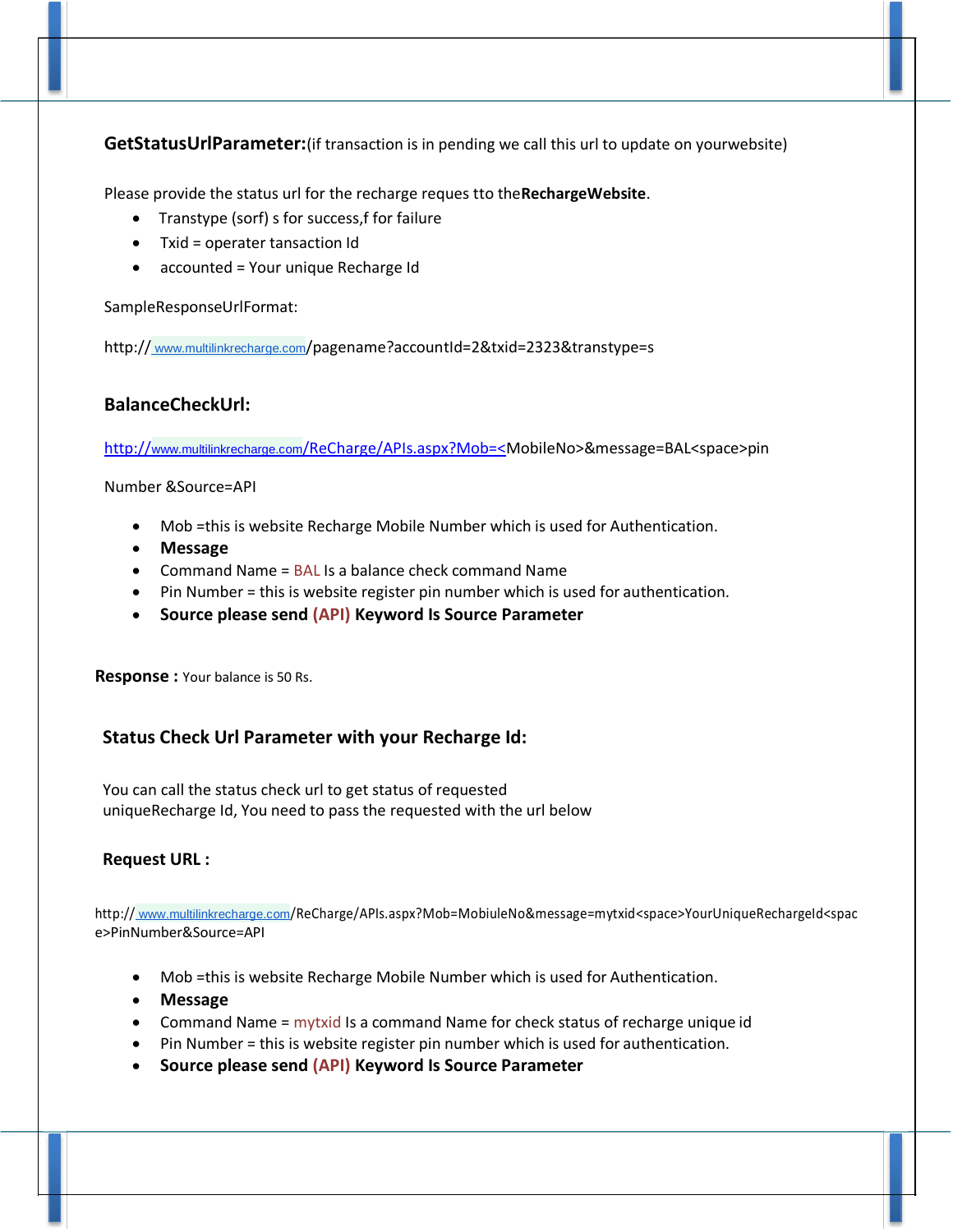#### **Response Coming from check Transaction Status :**

Status: fail,9999999999\*Vodafone\*50 Rs\*1235 Status: Processed,9999999999\*Vodafone\*50 Rs\*1235 Status: success,9999999999\*Vodafone\*50 Rs\*1235

Format :

Status:RechargeStatus,RechargeMobileNo\*ServiceName\*RechargeAmount\*operatorTransactionId

# **Status Check Url Parameter with Our Transaction Id:**

You can call the status check url to get status of our unique Transaction Id, You need to pass the requested with the url below

#### **Request URL :**

[http://DomainName/ReCharge/APIs.aspx?Mob=MobiuleNo&message=txid<](http://domainname/ReCharge/APIs.aspx?Mob=MobiuleNo&message=txid)space>YourUniqueRechargeId<space> PinNumber&Source=API

- Mob =this is website Recharge Mobile Number which is used for Authentication.
- **Message**
- Command Name = txid Is a command Name for check status of recharge unique id
- Pin Number = this is website register pin number which is used for authentication.
- **Source please send (API) Keyword Is Source Parameter**

#### **Response Coming from check Transaction Status :**

Status: fail,9999999999\*Vodafone\*50 Rs\*1235 Status: Processed,9999999999\*Vodafone\*50 Rs\*1235 Status: success,9999999999\*Vodafone\*50 Rs\*1235

Format :

Status:RechargeStatus,RechargeMobileNo\*ServiceName\*RechargeAmount\*operatorTransactionId